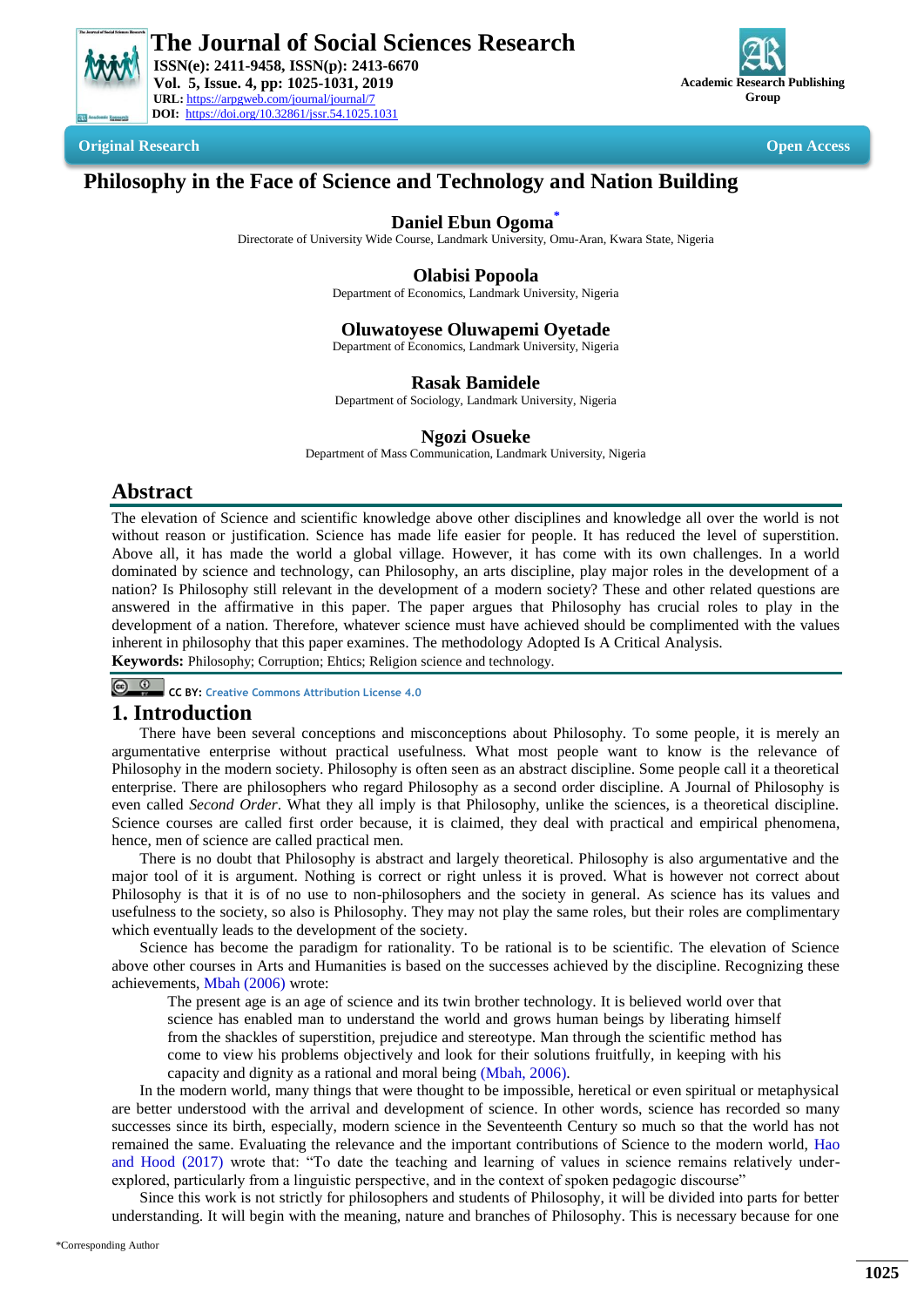to be able to properly recognize the relevance of a course, one should know (no matter how little) about it. The second part will deal with the analyses of the state of the nation of Nigeria. The third part deals with how Philosophy can be a solution to these problems. If Philosophy is able to do this, then the relevance of the discipline to the development of a nation will be clearly understood.

#### **1.1. Conceptual About Philosophy**

Let us begin this discussion by saying that Philosophy defies a generally acceptable definition. Philosophers differ among themselves on how to define what they do. This must be the reason why [Fasoro \(2004\)](#page-6-2) opined that if there is another word for Philosophy, it is "controversy." Philosophers hardly agree on issues. However, they agree that their discipline is a difficult one to define. The reasons for the disagreement among philosophers on their discipline were put in perspective by Oladipo when he wrote:

The intellectual endeavour called philosophy is not easy to define. This is the case because, it is difficult to identify the subject matter of philosophy the way we can specify the concerns of economics, sociology, biology and political science for example. Also, we cannot pinpoint a method as the philosophical method the way we can talk of scientific method, for instance, consequently, the nature of philosophy is always a subject of debate among philosophers [\(Oladipo,](#page-6-3)  [2008\)](#page-6-3).

I think philosophy is difficult to define because its scope spreads over every subject. C.D Broad says that the best way to understand philosophy is to look into the activities of the people called philosophers. According to him:

If we want to decide what philosophy is, we shall naturally begin by considering what kind of activities have been pursued by men whom everyone would regard as great philosophers when engaged in what everyone would regard as their characteristically professional work [\(Broad,](#page-6-4)  [1969\)](#page-6-4).

Yet, philosophy as a discipline needs to be defined. It is pertinent to begin our consideration of the definition of philosophy by looking at the etymology of the word. What is today called philosophy is an amalgam of two Greek words; *philo* (love) and *Sophia* (wisdom). Philosophy (philosophia) is therefore the love of wisdom or knowledge. Philosophers are lovers of wisdom or knowledge. Wisdom or knowledge is synonymous with the ultimate truth or reality. According to [Aboluwodi \(1998\)](#page-5-0) "Philosophy is the search for the ultimate truth or reality characteristically defined the business of Socrates who was quoted to have said that: "An unexamined world is unsafe to live in"". [\(Barrow, 1986\)](#page-6-5) takes philosophy far and above speculative enterprise, when he defines the subject as: "the examination of, logic and meaning". To philosophize, therefore, according to Barrow"s definition, one must involve in reflective and critical thinking activities that are devoid of inconsistencies and incoherence. Sodipo defines philosophy as:

a reflective and critical thinking about the concepts and principles which we use to organize our experience in morals, religion, in social and political life, in law, in history and the natural sciences [\(Sodipo, 2004\)](#page-6-6).

Staniland"s definition of Philosophy is brief and concise. According to her: "Philosophy is the criticism of the ideas we live by[" Staniland \(1979\).](#page-6-7) From what has been said of philosophy, it seems that it will not be out of place to define philosophy as the rejection of dogmatism and extremism.

From the definitions given above, it seems clear that germane to the business of philosophy are reflective and critical activities. Aristotle (*Metaphysics)* was therefore right when he said that philosophy starts in "wonder". We begin to philosophize when we come in contact with what looks "strange" or beyond common sense. If we then reflect on the strange object, weeding out inconsistencies and we become critical of our observation in question and at the same time avoiding extremism, we become philosophers in a sense. An implication of Aristotle"s comment on the beginning of philosophy is that, philosophy is not a discipline that is reserved for a race. Anyone can be philosophical in his thinking provided he is logical, critical and reflective in what he does or says.

Philosophy is broadly divided into four core branches or areas, namely, ethics, epistemology, metaphysics, and logic. Epistemology from the Greek word, "epistemene" is defined as the theory or science of knowledge. According to Kolawole:

Epistemology is interested in the discussion and analysis of the process of interaction of the human mind (subject of knowledge) with the external world (object of knowledge). It is the task of epistemology to understand the process of how humans become conscious of external objects [\(Kolawole, 2004\)](#page-6-8).

The whole business of epistemology can thus be summarized as follows: What does it mean to know? How can we know? Can we know all things? What is the relationship between knowledge and opinion or belief? What are the limitations to knowledge?

Metaphysics, also from the Greek word "meta-ta-physica" is the branch of philosophy that deals with the study of the nature of reality. According to Arthur Schopenhauer, as quoted by [Bamikole \(2004\):](#page-6-9) "Metaphysics is the knowledge that goes beyond the possible experience and nature which renders nature possible." [Fadahunsi \(2004\)](#page-6-10) writes that: "Metaphysics is a systematic study of the fundamental problems related to the ultimate nature of reality and human knowledge." Metaphysics is therefore interested in topics like: the existence of God, the nature of reality, the concept of "Ori", freedom and determinism, mind and body relation, life after death, and so on. The scope of metaphysics is so wide that Richard Taylor, as quoted by [Bamikole \(2004\)](#page-6-9) says: "Because metaphysics deals with everything, we cannot specify any particular object as its exclusive subject matter."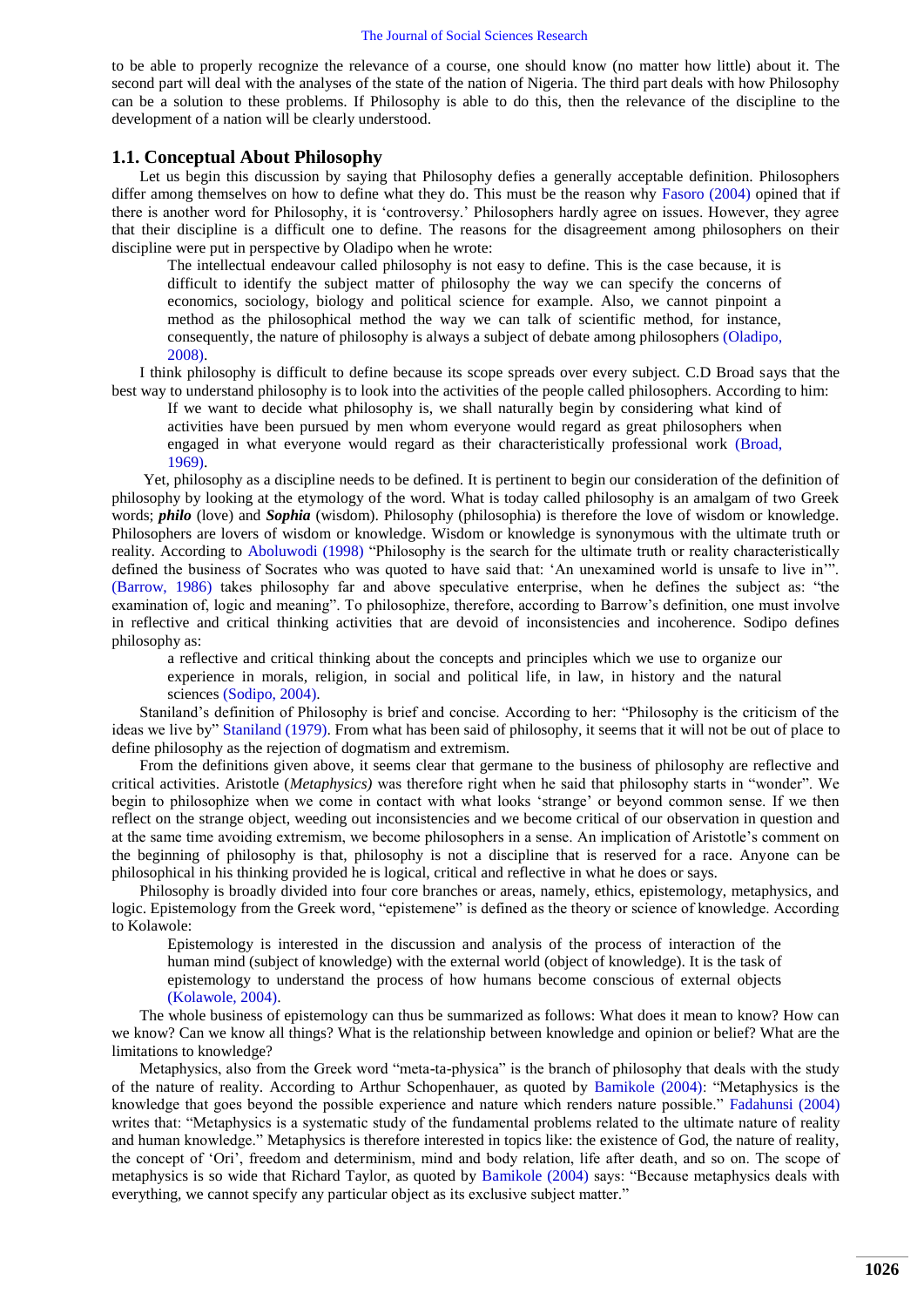Ethics is almost the most practical branch of philosophy. It is the systematic study of the morality of human conducts. According to [Barbara \(2012\):](#page-6-11) "Ethics or moral philosophy asks basic questions about good life, about whether there is objective right or wrong and how we can know it if there is." It is the branch of Philosophy that investigates human acts and conduct in relation to one another. It studies the wrongness or rightness, the justice or injustice, the badness or goodness of an action. It also finds out why some actions are held to be socially approved while others are disapproved.

Logic is another core branch of philosophy. It is defined as the science of reasoning or the study of the evaluation of arguments. Its major concerns are arguments and argumentation. It evaluates arguments as good or bad, valid or invalid, sound or unsound, deductive or inductive. Logic is about logical and critical thinking. Logic studies arguments in order to free it from inconsistencies and incoherence. Faulty arguments are fallacious.

# **2. The State of the Nigerian Nation**

Since independence, Nigeria has been wallowing in multiple but self-induced problems. The problems have over-whelming effect on the leadership of the country. From one regime or administration to the other, be it military or civilian, the situation remains the same if not worse than before. Some of these problems include the following: poor road network, malfunctioning public institutions, poor attitude to work, idleness and laziness, unfaithfulness, dishonesty, bribery and corruption in both public and private sectors, cheating, hostage-taking, religious intolerance, vandalism, nepotism and favouritism, lack of electricity and water supply, poor state of health facilities, and so on (Adama *[et al.](#page-5-1)*, 2018; Fashina *[et al.](#page-6-12)*, 2018). These and other problems can simply be put together as underdevelopment. As a matter of fact, they are both causes and effects of underdevelopment because, where they manifest, there can be no development, and they also form symptoms of underdevelopment. Many of these and other problems are not peculiar to Nigeria. They manifest in most countries in Africa, and generally, in the Third World countries [\(Asaleye](#page-6-13) *et al.*, 2017a; [Asaleye](#page-6-14) *et al.*, 2018c). What makes these problems alarming in places like Nigeria is the fact that both the human and material resources to turn things round for the general happiness of the people are present. The poor state of facilities in Nigeria informed [Omorebge \(1989\)](#page-6-15) to classify Nigeria as an immoral and sick society. According to him:

An immoral society is also a sick society. By an immoral society we mean a society permeated with corruption, dishonesty, fraud, selfishness, embezzlement of public funds and other immoral acts. Such a society is sick and cannot be in sound order. Its organs cannot function properly because they are not in sound, healthy conditions…Our country (Nigeria) is sick, morally sick… [Omorebge \(1989\)](#page-6-15)

[Oladipo \(2008\),](#page-6-3) took a thoughtful look into the sorry situation of Nigeria and came to an alarming conclusion that: "…Nigeria today is a society in which things hardly work."

Low income, poor standard of living, high unemployment and poverty rate are the major problems facing the Nigerian Economy [\(Asaleye](#page-5-2) *et al.*, 2018a; Oloni *et al.*[, 2017\)](#page-6-16). The damaging effects of corruption on Nigeria and her citizens by its public leaders is so alarming and increasing on daily basis. Previously, political office holders stole thousands or millions of naira, dollar and pounds sterling; these days they embezzle hundreds of millions and billions which they use to finance absurdly ostentatious lifestyles and buy expensive property both in Nigeria and overseas, while ordinary Nigerians they are supposed to serve wallow in avoidable abject poverty.

Corruption in Nigeria is responsible for the collapse of her infrastructure, thereby making successes and achievements of science difficult in the Nigerian society. This has also caused weakness in the institutions put in place to dispense the much-talked about dividends of democracy. Besides, money that could have been used to advance knowledge in science, and to bring the positive impacts of science within the reach of the masses are being diverted. Science itself is also eroding the positive impacts of science in the Nigerian nation because, it is through the knowledge of science, and the instrument of science that monies are diverted. According to Kunle Benson:

Nigeria"s society has become one that glorifies wealth without critical examination of the sources of such wealth. Consequently, hard work is never emphasized while reward for sycophancy has become the criteria for climbing the ladder of success thereby making the people to cut corners to improve their lots [\(Benson, 2009\)](#page-6-17).

# **3. Philosophy and Development**

Having considered factors that are responsible for lack of development or underdevelopment in Nigeria, we may now begin to ask how Philosophy aids development. Development has been considered in different dimensions; from economic, social infrastructure, cultural, political, psychological and human angles. However, a critical assessment of these angles reveals that they are all interlinked and interconnected. Generally, development is the language that is used by people to describe improvement and transformation in the lives of the people and in the society as a whole [\(Ogoma, 2014\)](#page-6-18). Two important factors are key to development. They are, science and human agents. It is in this sense that human development comes to play. Adebayo (2010) defines human development thus:

Human Development Index is a process of development which creates conducive environment for people, individual and collectively to develop their full potential and have a reasonable opportunity of leading productive and creative lives under a forced atmosphere that engenders individual"s productivity.

The surest and easiest way to development in any society is the cultivation of scientific knowledge. A nation that does not promote development of science can hardly witness development and transformation of her citizens.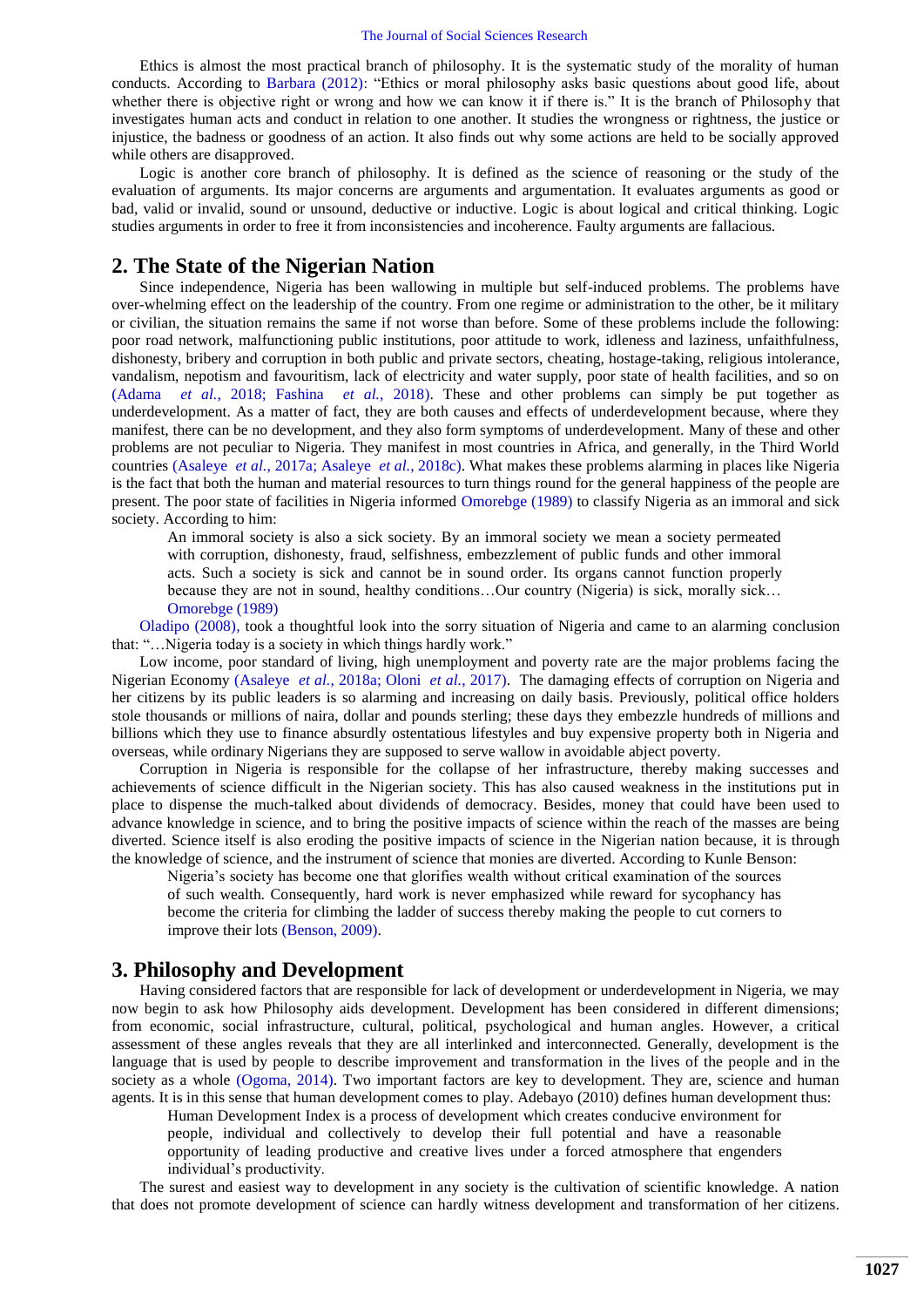#### The Journal of Social Sciences Research

Human agents are the vehicles for the scientific advancement. Also, human beings are the ones to make use of the products of science. It is in the link between science and human beings and development that Philosophy has vital roles to play. Philosophy is squarely human-centered and knowledge seeking enterprise.

### **4. Preliminary Observations**

There are some impediments in the realization of the vintage point of the place of Philosophy to the development of a nation. In his thoughtful examination of the place of Philosophy in the development of a nation, [Fasoro \(2008\)](#page-6-19) noted two groups of people that may be aptly regarded as enemies of Philosophy: the ignorant and the "knowledgeable." Those who are ignorant of the discipline of Philosophy see the course as a useless venture. Fasoro cited an example of a former president of Nigeria who said that it was a "tragedy" for one to study an irrelevant course like Philosophy in the university. The former president in question is a representation of millions of people who are ignorant of the significance of Philosophy in the society. This point is visible in the attitude of some universities in Nigeria that do not have the department of Philosophy. Many privately-owned universities in Nigeria are guilty of this. Even, where Philosophy is studied as a course in some of the public universities, experience has shown that many of the students did not originally put in for the course. It was after they have been rejected by some departments that the students are given the option of Philosophy. The "knowledgeable" in the classification of Fasoro are the logical positivists or the emotivists. The basic stand of this group is that Philosophy is science, and to be a "real" philosopher is to be a scientist. In other words, there is nothing like speculative philosophy. [Ayer \(1936\),](#page-6-20) (see his *Language, Truth and Logic* ( and his disciples like Bodunrin and Oguejiofor are good examples of this group. Fasoro quoted Bodunrin as saying that: "… if it is thought that a philosopher *qua* philosopher has certain competences which can make him solve our present social, moral, religious and economic problems, then I think that would be a mistake." Simply put, for Bodunrin, philosophers are not relevant in solving societal problems. The same view was expressed by [Oguejiofor \(2011\)](#page-6-21) when he asserted that:

It is not Philosophy, meaning an academic discipline taught in the university departments which has ever been the engine of development in any country or region. It appears on the contrary, that it is rather when such desired progress has been achieved to a degree that the society becomes confident enough to devote resources to foster such experts as philosophers that the best result could be garnered [\(Oguejiofor, 2011\)](#page-6-21).

What is not clear in the position of Oguejiofor is why philosophers must emerge when development has been achieved in the society. It is also not clear why philosophers must reap where they did not sow. According to him, Philosophy prospers only in the regions that have attained high level of development, from history. In other words, according to Oguejiefor, development is a pre-condition for the take-off of Philosophy but not that philosophy is a necessary condition for development.

Added to these "enemies" of Philosophy is the unfortunate nature of Philosophy itself. When a definite knowledge is attained, it is severed from Philosophy and it becomes a separate science. This fact was first noted and lamented by [Russell \(1980\).](#page-6-22) According to him, today's separate sciences like Psychology, Astronomy, and so on, were formerly parts of Philosophy. The achievements of these separate sciences should have been credited to Philosophy if not for this ugly situation. The point is that nobody doubts the contributions of Psychology and Astronomy in the development of a nation but the same cannot be said of Philosophy of which they were former parts.

# **5. Philosophy in Nation Building**

Philosophy may not teach one how to mix chemicals or produce chemicals, neither does it teach one how to construct roads and build bridges. It does not teach one how wires and cables are connected to provide electricity, at least, at the present age. Yet, the value of Philosophy in nation building cannot be over-emphasized in spite of what its "enemies" have claimed. [Russell \(1980\)](#page-6-22) counselled on how to seek the value of Philosophy thus:

Thus utility does not belong to Philosophy. If the study of philosophy has any value at all for others than students of philosophy, it must be only indirectly, through its effects upon the lives of those who study it. It is in these effects, therefore, if anywhere, that the value of philosophy must be primarily sought [\(Russell, 1980\)](#page-6-22).

It has been argued earlier in this paper that human agents are the drivers of development. When resources are available human beings are required to translate and transform them into final products for development. For this to be possible and efficient as well as effective, the human beings involved must possess some tool which Philosophy provides. Among many of those tools are; education, morality and critical spirit.

The central concern of Plato"s *Republic* is knowledge. Knowledge, he claims, is a virtue. Everyone, the ruler or the ruled must be properly educated to function properly in the society. The rulers have a duty to rule but in order to rule well knowledge is required. Those who are to obey and serve the state must also serve, but they must serve very well too, which requires education. The education in the mind of Plato is not the one that enables one to get degrees in the institutions. It is the one that enables one to know one"s responsibility and for one to joyfully discharge it honestly. This is what Philosophy teaches. This is one of the reasons development has not fully taken roots in the Nigerian society. Mismangement of resources and inconsistency of economic policies and programmes are affecting the progress of growth and development in the country [\(Asaleye](#page-6-23) *et al.*, 2017b; [Asaleye](#page-6-24) *et al.*, 2018b). Political leaders have not been faithful in the discharge of the social contract they made with the people. Electoral promises in Nigeria are nothing more than political gimmicks. Civil servants who form the engine room of the running of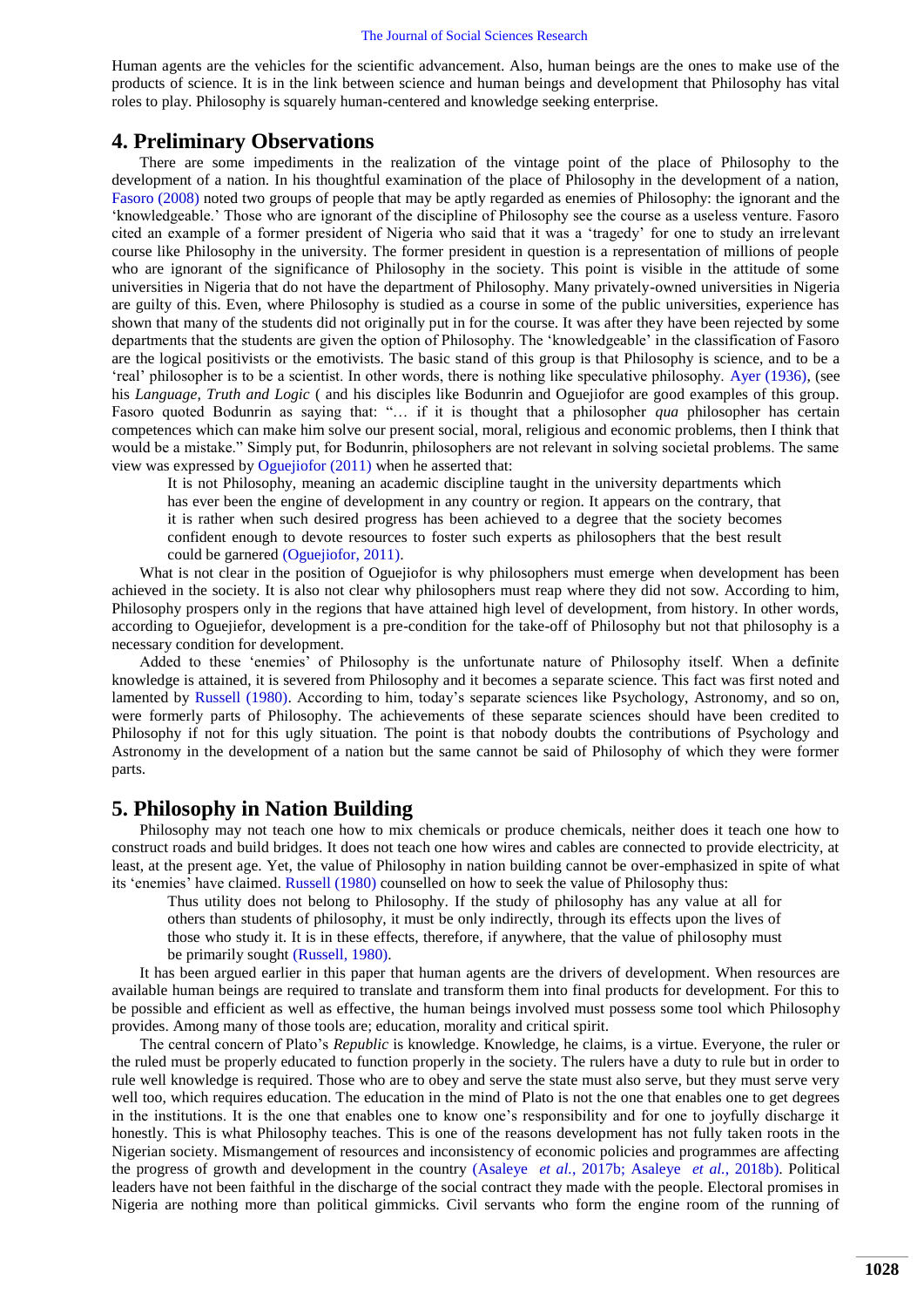#### The Journal of Social Sciences Research

government are neither committed nor honest and faithful in the discharge of their responsibilities. The poor attitude to work by the civil servants is strong enough to kill any program of the government. No matter how determined and committed a government may be such a program will fail if the full support of the civil servants is not secured. The masses too are not left out in this matter. Many people in Nigeria are lawless. Simple laws will not be obeyed if the law enforcement agents are not present. Proper education which brings genuine knowledge, and the type philosophy advances, will make people to do what they are expected to do at the right time, gladly. On this [Russell \(1980\)](#page-6-22) writes:

The man who has no tincture of philosophy goes through life imprisoned in the prejudices derived from common sense, from the habitual beliefs of his age or his nation, and from convictions which have grown up in his mind without the co-operation or consent of his deliberate reason.

The right type of education that Plato, and Philosophy of course teaches lays emphasis on tolerance. It is in this wise we see Philosophy as the rejection of dogmatism and extremism. Most of the religious and communal as well as tribal conflicts that have been witnessed in Nigeria both now and then are products of intolerance which is also a product of lack of genuine knowledge which Plato sees as a virtue. Science has taught us how to produce and use weapons. However, it has not taught us how not to use weapons. It has not taught us how to relate well with our fellow humans who do not share our faiths, opinions or views. Of recent, Boko Haram attacks in Nigeria has led to a colossal loss in terms of human and infrastructures, and no matter how it is denied, religion is a factor in this development. True education and its knowledge production enables people to tolerate one another. This is one area Philosophy can contribute to national development. Philosophy does not teach us how to produce weapons but its teaches us not to destroy one another and property. This was the main point Plato was driving at when he asserted that wrong doing is due to ignorance.

Science is fast eroding the benefits of science in Nigeria as in most of the countries in Africa. Knowledge gained in science is used to steal the benefits of science. Corruption is one of the greatest banes of development in Nigeria. Not only that the money earmarked for developmental projects are stolen and diverted for personal use or gain, moral values such as hard work, honesty, tolerance, trust, friendship, love, and so on are negatively affected. It will be near impossibility for a nation to witness development where these values are absent in high measure Philosophy, particularly, Ethics can be of help to the Nigerian nation in curbing corruption because, according to [Agunlana](#page-5-3)  (2000):

Morality is basically concerned with society, with relations between men, with how men ought to behave with their fellow men. It is concerned with general rules governing relations between men and rules of the society they ought to adopt…It deals with how humans treat themselves in order to promote mutual welfare, growth, creativity and meaning in striving for what is good over what is bad, and what is right over what is wrong. (2000: 153)

In a similar vein, [Wiredu \(1998\)](#page-6-25) noted that: "any society without modicum of morality must collapse." In a morally corrupt country like Nigeria, the only road to national and rapid development that is open to it is Philosophy, especially, moral philosophy. This is the point [Omorebge \(1989\)](#page-6-15) was making when he submits that a morally corrupt nation needs moral revival and regeneration to develop. One mistake leaders who claim to fight corruption in Nigeria make is their failure to see corruption as an ethical rather than social or political problem. That is one of the reasons the political and legal means to fighting corruption have not yielded positive results. Making people moral is one service philosophy can render to the nation. However, a morally corrupt leader cannot successfully wage war against corruption.

The other area where philosophy contributes to the development of a nation is that of critical and reflective thinking. There is the dire need for everyone, the leader and the led to cultivate what [Oladipo \(2008\)](#page-6-3) calls the philosophic spirit which in effect, is coterminous with the Socratic dictum of "man know thyself". Philosophy is purely and squarely a critical and reflective enterprise. People must start to think about what they do or fail to do as it relates to their fellow human beings. In other words, people should start to hold themselves and not others or one deity responsible for their actions and inactions. Philosophy teaches us to always examine our lives, actions and conduct.

Everyone occupies one position or the other in the society. Everyone has an important role to play in the development of a nation. As a teacher, one can ask: "how do I discharge my responsibilities?" As a trader or fuel marketer: "do I use false scale or do I sell my products at the approved prices?" The religious leader can examine his life if he is speaking the mind of God. The politician can do the same by asking himself if he has delivered his electoral promises to his people upon which they voted for him. Development does not come from heaven. It lies squarely within the purview of man.

A situation where everything is taken to God in prayers as if prayer is a substitute to practical action is unproductive. Without sounding atheistic, the role of man will not be taken over by God. It is therefore necessary to demarcate between what God should do and what man should do. In short, only spiritual problems should be handled by God while human material problems should be handled by men. It should even be added that religion that is blind to morality is misguided and false. Nigeria is one of the most religious nations in the world with two dominant religions; Islam and Christianity estimated with about 98% of the population [\(Wikipedia Encyclopedia\)](#page-6-26), yet, it is one of the most morally degenerated nations. The implication of this figure is that, it is the people that go to Mosques on Fridays and Churches on Sundays that are involved in the corrupt practices in Nigeria. No one can be truly religious that is not morally upright.

The above services, in my view, are what Philosophy can do in the development of a nation. Nigerians, for instance, should start to question the level of development in the country in spite of the huge amount of funds that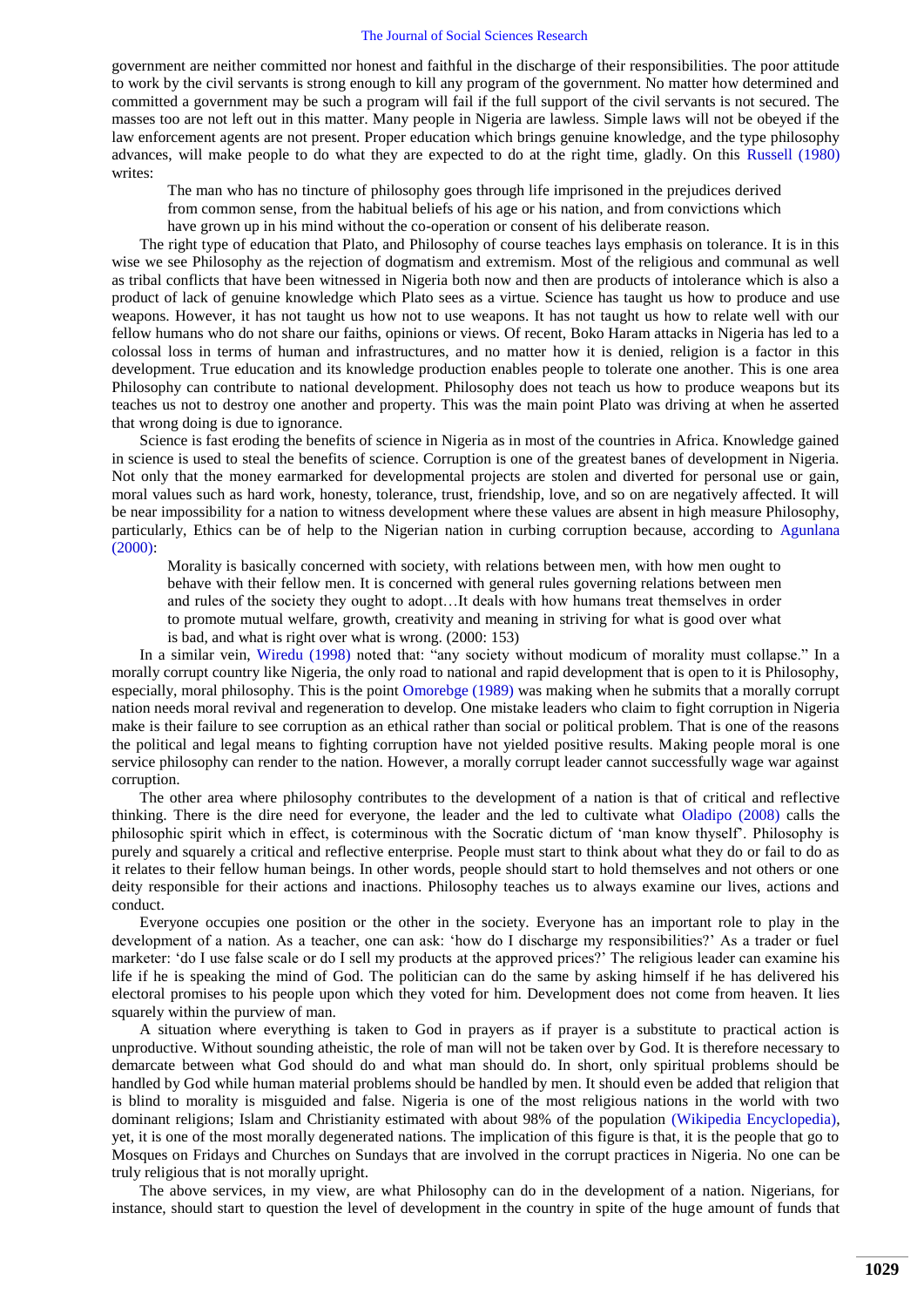#### The Journal of Social Sciences Research

various governments have earmarked for developmental projects. Scientific researches are going on daily basis and technology is being imported, but the country remains under-developed. The cultivation of reflective and critical thinking which philosophy offers will enable us to realize that there is a missing link between science and development. The missing link is philosophy of or for the nation. This position is not however, a way of arguing that philosophers can be completely exonerated from the vices of the Nigerian society. It is just a way of arguing that this is what Philosophy can do in the lives of those who genuinely embrace what it teaches. As a matter of fact, there are those who study Philosophy but who do not act as philosophers, but the truth is that, Philosophy teaches us to be moral, critical, responsible and reflective in our actions as we relate with our fellow human beings. True philosophers embrace the ideals of Philosophy.

# **6. Proposal for Making Philosophy Relevant to the Nation**

Having shown the relevance of Philosophy to the development of a nation, it is necessary to also show how to make this happen in the nation. It is put forward here that all those who genuinely believe that philosophy is relevant to the development of a nation and are keen about the development of their nation should take the bold step of inculcating the ideals that philosophy teaches to their homes or families. In other words, rudiments of philosophy should be taught at home. Traditional Africans, through myths and proverbs, were able to set the feet of their younger ones on better paths in this regard. The vices that are condemned in the larger society must not be tolerated or seen manifesting at home. Parents should have time to teach and relate with their children at home. This can be done when parents do not lay emphasis on material wealth but rather, on values like honesty, hard work, commitment, love, faithfulness, and so on. In this connection, the words of [William \(1987\)](#page-6-27) are instructive when he writes that: "To wives is entrusted the initial training of a child and the transmission of the traditions, religion, morals, manners and taste of the society." Failure of parents to do this will spell doom for the larger society.

Secondly, and as [Ogoma and Alaiyemola \(2015\)](#page-6-28) suggested, philosophy should be taught at the primary and secondary school levels as a subject. If this is done, there is no doubt that some of these children who are the leaders of tomorrow will become more useful to the society more than they could have otherwise been. Those in charge of the education curriculum should have a tincture of philosophy if they are not philosophers by profession.

Thirdly, philosophers too must be conscious of the place they occupy in the society. Since they are role models, they should act and behave so. In this regard, their lives must be shining examples to their immediate environment, be it at home or at work. In other words, they must demonstrate transparent honesty, absolute dedication to the ideals of honesty, integrity, love, hard work, truthfulness and so on and they must be critical of received ideas. To make philosophy more relevant to the society, [Oladipo \(2008\)](#page-6-3) counsels:

For unless we are prepared, in the manner of Socrates, to reflect on ourselves, particularly the things we do and the way we do them in a serious and sincerer manner, it will be impossible for us to affect positively "the lives of the real people in our society [\(Oladipo, 2008\)](#page-6-3).

### **7. Conclusion**

This paper has examined the vital role philosophy plays in the development of a nation. It is noted that though "philosophy bakes no bread", according to [Fasoro \(2008\)](#page-6-19) it is a prerequisite for development. This is because philosophy deals with humans who are the greatest agents of development. There are fake products in Nigeria which has led to the death of many. Philosophy does not to teach us how to bake bread or to become medicine men but it teaches those who produce them that it is wrong to produce what is injurious to the health and lives of others. It has been suggested because of the crucial roles it plays in a nation-building program, Philosophy should be given an important place by the government and its practitioners. The paper noted that science has succeeded greatly in national development, but through the same science, its benefits can be eroded. Products of science and technology may be positive or negative. For instance, one may wonder the importance of science and technology to the people of Nagasaki and Hiroshima that were destroyed in the Second World War, or to the north-east Nigeria where insurgents use products of science for destruction. In spite of the negative effects of science, it is not suggested that it should be discouraged but that whatever that must have been achieved must be complimented with the values of philosophy. Finally, it is recommended that philosophers should make philosophy more relevant to their society by putting into practice the ideals Philosophy teaches as highlighted earlier in their homes, families and places where they work. They should always be conscious of what they do

The inherent benefits of Philosophy therefore make it necessity for the Nigerian youths who are the leaders of tomorrow

# **References**

<span id="page-5-0"></span>Aboluwodi, A. (1998). *A Philosophy of Education- An Introduction.* Green Line Publishers: Lagos.

- <span id="page-5-1"></span>Adama, I. J., Asaleye, A. J., Oye, A. J. and Ogunjobi, O. J. (2018). Agricultural production in rural communities: Evidence from Nigeria. *Journal of Environmental Management and Tourism,* 3(27): 428-38.
- <span id="page-5-3"></span>Agunlana, A. (2000). *Ethics and the Human Conducts" in Owolabi, K. (ed) Issues & Problems Aristotle (350BC): Metaphysics, translated by.* W.D. Ross Internet Classic Archive.
- <span id="page-5-2"></span>Asaleye, A. J., Adama, J. I. and Ogunjobi, J. O. (2018a). Financial sector and manufacturing sector performance: Evidence from Nigeria. *Investment Management and Financial Innovations,* 15(3): 35-48. Available: [http://dx.doi.org/10.21511/imfi.15\(3\).2018.03](http://dx.doi.org/10.21511/imfi.15(3).2018.03)